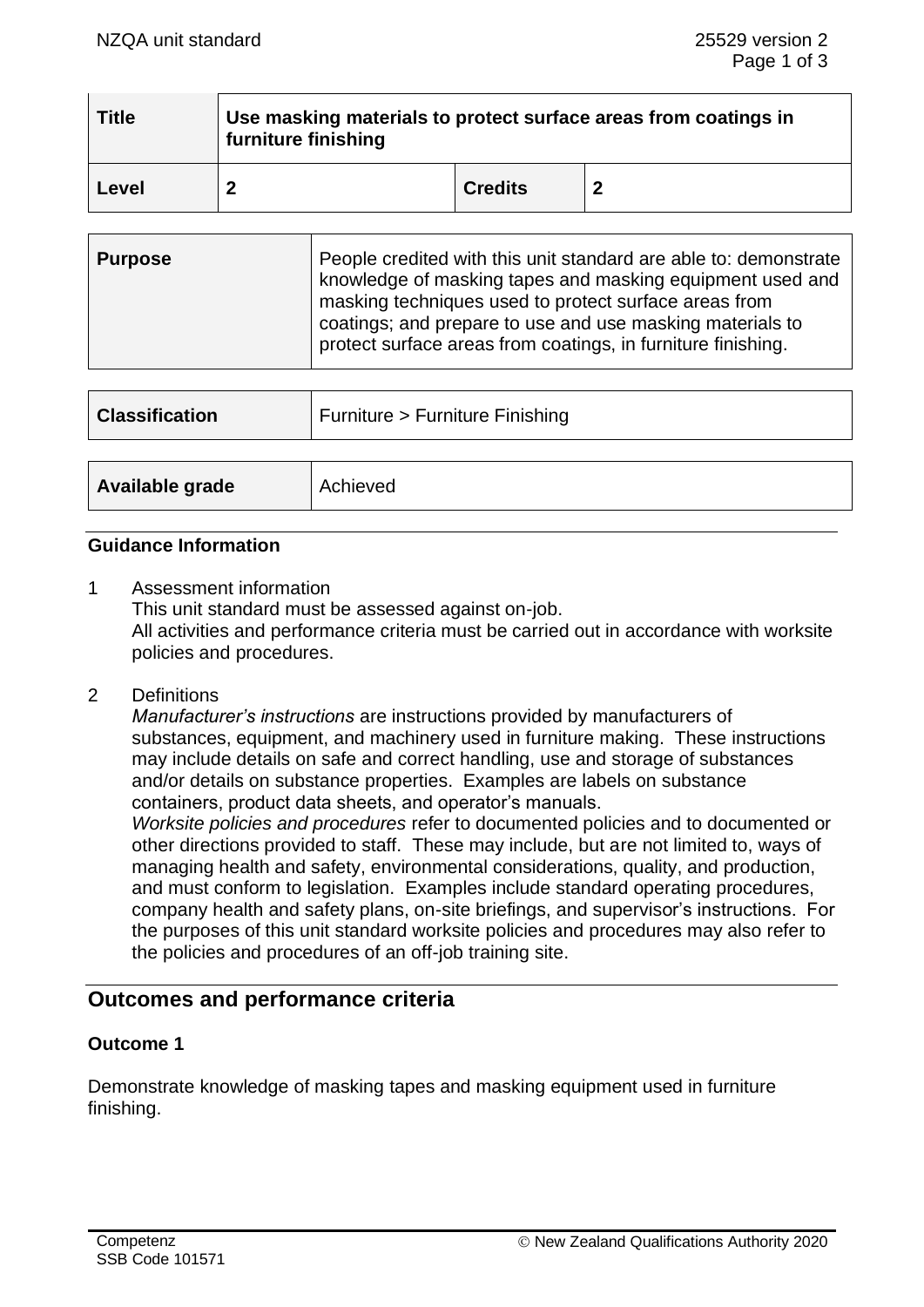## **Performance criteria**

- 1.1 Types of masking tape used in furniture finishing are identified and described in terms of their characteristics.
	- Range two of width, adhesion qualities, moisture resistance, solvent resistance, edge cut.
- 1.2 Masking equipment is identified and explained in terms of its purpose and use.
	- Range two of masking paper, plastic, covers, foam material, liquid masking materials, masking machine, tools used to cut masking paper.

#### **Outcome 2**

Demonstrate knowledge of masking techniques used to protect surface areas from coatings in furniture finishing.

#### **Performance criteria**

- 2.1 Masking requirements for two-pack paints are described in accordance with manufacturer's instructions.
	- Range single and double masking, remasking, cleanliness, solvent penetration, size of masking area.
- 2.2 Techniques used when masking are explained.
	- Range two-pack masking, single pack masking, soft edge masking, masking stripes, tape removal.

## **Outcome 3**

Prepare to use masking materials to protect surface areas from coatings in furniture finishing.

#### **Performance criteria**

- 3.1 Surface area to be masked is cleaned.
	- Range surface is free of  $-$  dust, dirt, moisture, oil, wax, grease, silicone.
- 3.2 Tools and materials are selected in accordance with job specifications.
	- Range any of tools used to cut masking paper, masking paper, tools to cut masking tape, masking tape, plastic, covers, foam material, liquid masking materials, masking machine.

## **Outcome 4**

Use masking materials to protect surface areas from coatings in furniture finishing.